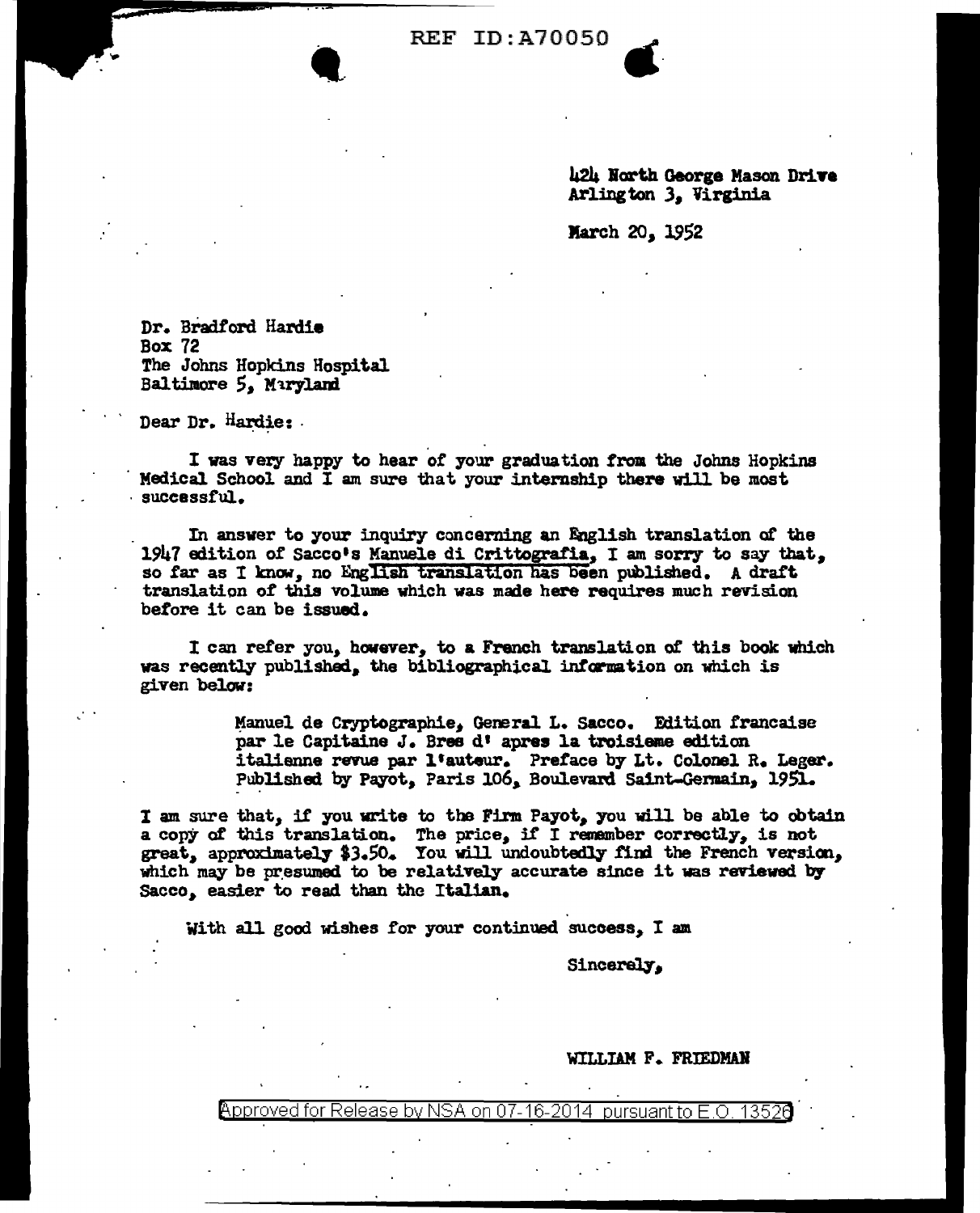$_{\rm{6011--60}}$  REF ID: A70050 \

## THE JOHNS HOPKINS HOSPITAL

**BALTIMORE B. MARYLAND** 

9 March 1952

 $Box 72$ 

Mr. William F. Friedman 424 North George Mason Drive Arlington. Virginia

Dear Mr. Friedman:

I surely enjoyed my correspondence with you while I was on duty at Carlisle Barracks in the summer of 1950. Since that time I have - been graduated from medical school here and began an internship in eye disorders last July. Lam still in the Army Reserve but have been transferred to the Honorary Reserve due to marked myopia.

My interest in cryptography continues. however, and I am wondering if you might be good enough to advise me as to whether there is now an English translation of the 1947 edition of Sacco's MANUALE DI CRITTOGRAFIA. I enjoyed reading the translation of the older edition, and I have a copy of my own of the 1947 edition. My Italian is poor, however, and in the sections on mechanical devices, in which I am particularly interested, I have been able to read fairly well only the portions on already familiar devices. If a translation is available, I should very much appreciate the short use of a copy. An FBI check was carried out on me in 1951, so I assume that I can make use of RESTRICTED material at least.

I should be very thankful for any help you may be able to give me on this matter. I'm looking forward to the sixth or seventh volume of Jefferson's Writings for your section.

Best wishes to you. I surely appreciate your previous kindness in shswering my questions.

Very sincerely yours, / Aralfox Bradford Hardie, M.D. (Capt, Hon-USAR, 0-465876 assigned 5113th ORC Grp)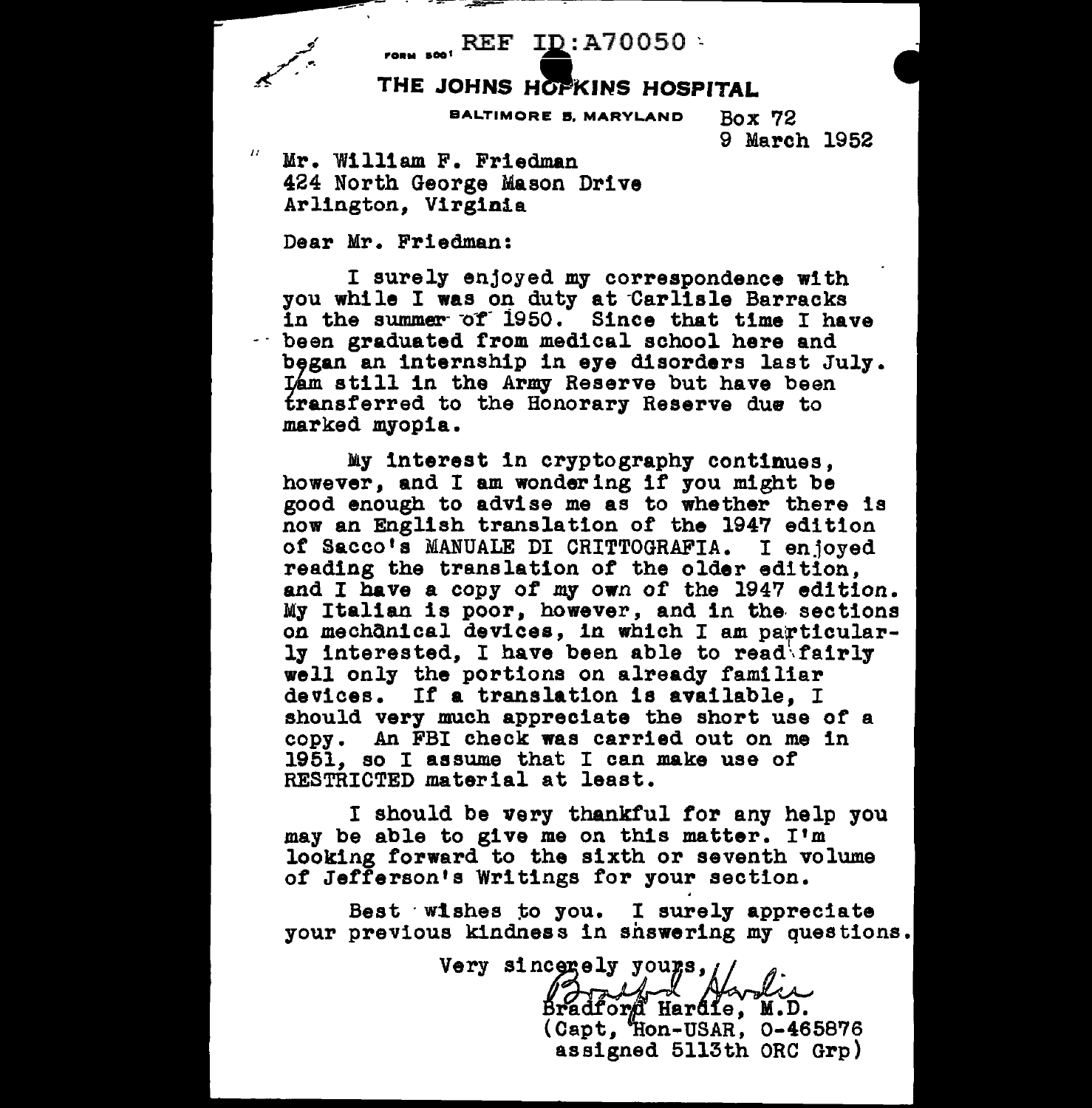**REF ID: A70050** 

424 North George Hason Drive Arlington, Virginia 15 August 1950

Capt. Bradford Hardie. AS USAR Ho ASA School Carlisle Barratks. Pennsylvania

Dear Capt. Hardie:

Receipt of your letter of 29 July 1950 is acknowledged.

In answer to the question you raise as to the possibility of using material developed or disclosed by the Report of the Joint Congressional Committee on the Investigation of the Attack on Fearl Harbor, I agree with you that there is much material of considerable interest in the Report but I do not think it should or could be used in preparing the special text and lessons for Eilitary Cryptan-Iysis, Part V.

In giving/reasons for that opinion I am handicapped by security cons derations. I think, however, that material of equal pedago fic value can be obtained or "dreamt" up by those who are qualified or competent to do so by reason of previous experience and knowledge.

Hoping that my comments will not be too disappointing, I am

Sincerely yours,

## WILLIAM F. FRIELMAN

P.S. I don't recommend that you spend much time "trying to recover the code groups" -- I'm quite confident it can't be done with the matifrial available to you.